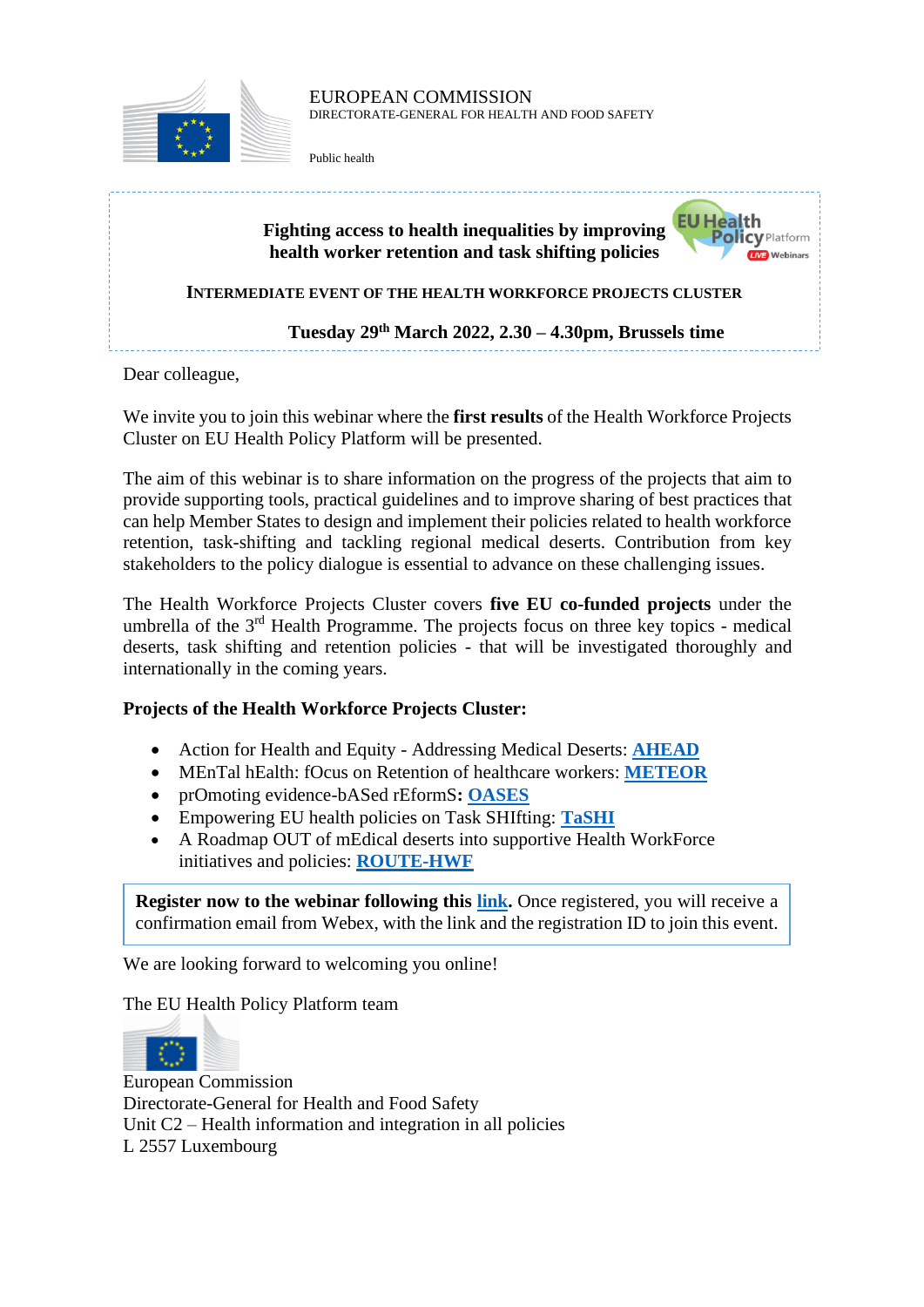The EU Health Policy Platform will host this live webinar, following this **agenda**:

| <b>TIMING</b>    | <b>AGENDA</b>                                                                                                                                                                                                                                                                                          |
|------------------|--------------------------------------------------------------------------------------------------------------------------------------------------------------------------------------------------------------------------------------------------------------------------------------------------------|
| $2.30 - 2.40$ pm | Moderator: Klaudie Faltysova – Project advisor HaDEA                                                                                                                                                                                                                                                   |
|                  | <b>Opening by:</b>                                                                                                                                                                                                                                                                                     |
|                  | Miklós Szócska – Director, Semmelweis University, Health Services<br><b>Management Training Centre</b>                                                                                                                                                                                                 |
|                  | Andrzej Rys - Director Health systems, medical products and innovation,<br><b>DG SANTE, European Commission</b>                                                                                                                                                                                        |
| $2.40 - 3pm$     | <b>Key Note Speakers:</b><br>Sarada Das, CPME - Present updated workforce strategy<br>Heather L. Rogers, Biocruces Bizkaia Health Research Institute -<br>Supporting the mental health of the health workforce, from an Opinion<br>by the Expert Panel on effective ways of investing in health (EXPH) |
| $3 - 3.10$ pm    | <b>Q&amp;A</b> key note speakers                                                                                                                                                                                                                                                                       |
| $3.10 - 4pm$     | Discussion with the five health workforce projects, with a focus on two<br>themes:<br><b>Literature and State of the Arts</b>                                                                                                                                                                          |
|                  | <b>Methodologies</b>                                                                                                                                                                                                                                                                                   |
|                  | <b>Literature and State of the art</b>                                                                                                                                                                                                                                                                 |
|                  | <b>AHEAD</b> - Action for Health and Equity - Addressing Medical Deserts<br>Mirela Mustata, researcher – Center for Health Policies and Services Bucharest,<br>Romania – Literature review, a first stage in defining a multidimensional<br>definition of a "medical desert".                          |
|                  | <b>METEOR</b> - MEnTal hEalth: fOcus on Retention of healthcare workers<br>Peter de Winter, Spaarne Gasthuis – Overview of the state of the art according to<br>the systematic reviews.                                                                                                                |
|                  | <b>OASES</b> - prOmoting evidence-bASed rEformS<br>Paolo Michelutti, project manager, AGENAS – Outcome of the project, with<br>emphasis on added value for EU countries of the literature review.                                                                                                      |
|                  | <b>TaSHI</b> - Empowering EU health policies on Task SHIfting<br>Eszter Kovacs, project manager, Semmelweis University &<br>Vibeke Sundling, University of South-Eastern Norway - Collection of<br>contemporary literature and EU project reports in task shifting.                                    |
|                  | <b>ROUTE-HWF</b> - A Roadmap OUT of mEdical deserts into supportive Health<br>WorkForce initiatives and policies<br>Ronald Batenburg, project manager, NIVEL - Results of a literature review on<br>medical deserts from a health professional perspective.                                            |